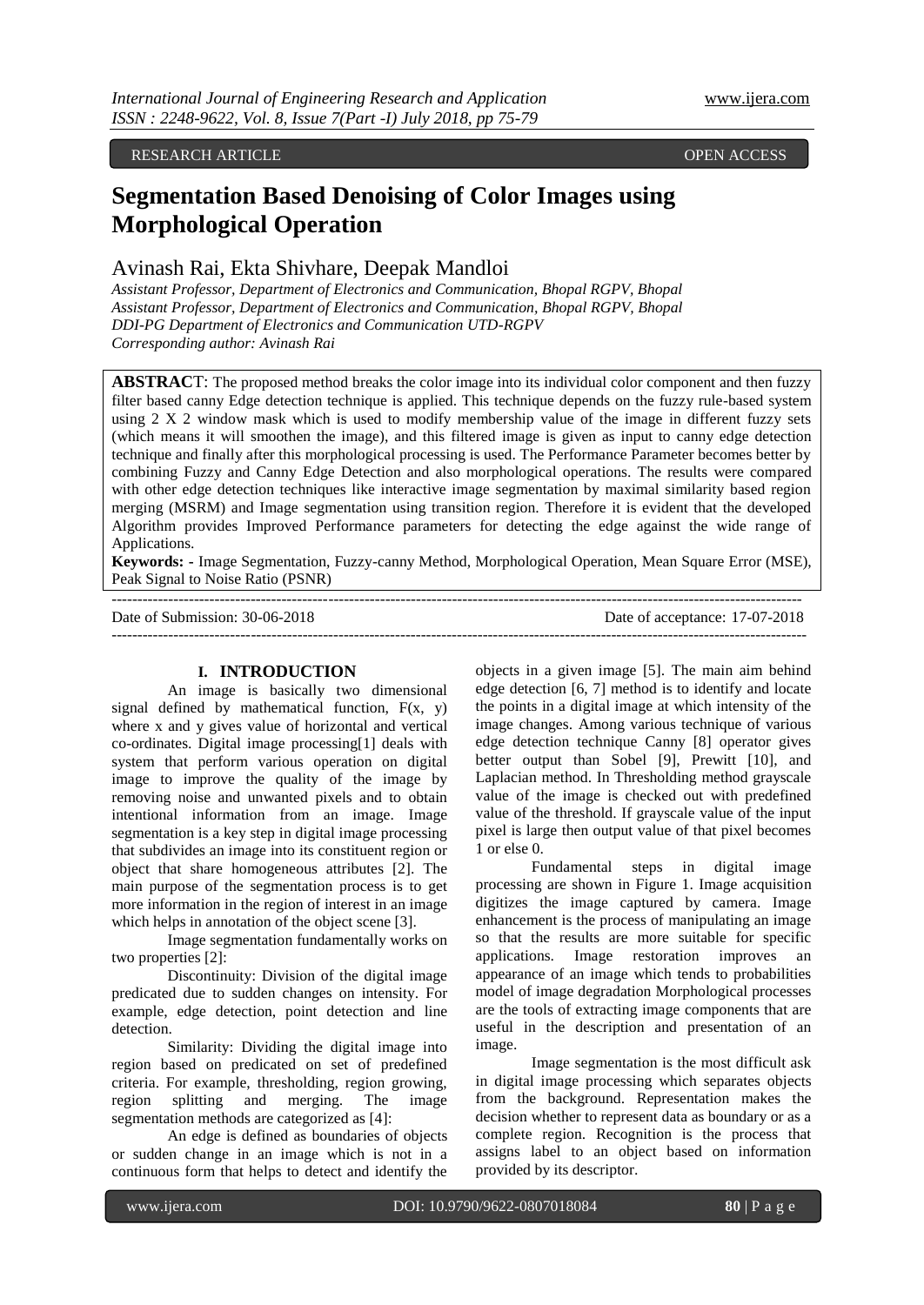

**Figure 1:** Fundamental Steps in Digital Image Processing

### **II. MORPHOLOGICAL OPERATIONS BASED SEGMENTATION**

Binary images may contain countless defects. In some circumstances binary regions constructed by simple thresholding are buckled by noise and textures. Morphology is a vast extent of image processing operations that modifies the images based on shapes. It is considered to be one of the data processing methods useful in image processing. It has many applications like texture analysis, noise elimination, boundary extraction etc. Morphological image processing follows the goal of eliminating all these defects and maintaining structure of image. Morphological operations are confident only on the associated ordering of pixel values, rather than their numerical values, so they are focused more on binary images, but it can also be applied to grayscale images such that their light transfer functions are unknown and thus their absolute pixel values are not taken into consideration. Morphological techniques verify the image with a small template called structuring element. This structuring element is applied to all possible locations of the input image and generates the same size output. In this technique the output image pixel values are based on similar pixels of input image with is neighbors. This operation produces a new binary image in which if test is successful it will have non-zero pixel value at that location in the input image. There are various structuring element like diamond shaped, square shaped, cross shaped etc. The base of the morphological operation is dilation, erosion, opening, closing expressed in logical AND, OR notation and described by set analysis. Among them in this paper only two operations are used dilation and erosion. Dilation adds pixels while erosion removes the pixels at boundaries of the objects. This removal or adding of pixels depends on the structuring element used for processing the image.

## **Dilation**

Dilation is one of the basic operators in mathematical morphology. It is applied to binary image but can also be applied to grayscale image. Dilation causes the objects to grow in size. The effect of this operation will gradually increase the boundaries of foreground pixels, thus areas grow in size and holes in that region become smaller [6]. Dilation takes two parts as data. First one is the input image to be dilated and second is the structuring element also known as kernel. With the help of this structuring element only it determines how much the image is to be dilated. The mathematical definition of dilation can be as follows [1]: Suppose A be a set of input image coordinates and B be a set of structuring element coordinates and Bx is a translation of B so that its origin is at x. Thus dilation of A by B is set of all points of x such that intersection of Bx with A is not null. In terms of set operations dilation of A by B is defined as [7]:



(a) Fuzzy-Canny image (b) Diluted image **Figure 2:** Dilation image

#### **Filling the region**

Dilation operation makes the boundaries of the object thick so for segmenting the object the next step is to fill the holes. The flood fill operation is most commonly known to fill the holes in the given input image. For binary images, it basically changes the background pixels to foreground pixels until it reaches the object boundaries and for grayscale images it makes the intensity level same i.e. it makes the dark areas surrounded by lighter areas to same intensity levels [2]. In binary images and gray-scale images the boundaries of the objects need to be specified by connectivity. In binary images the starting point for filling can also be specified. If we specify holes as an argument then it is of no need to specify any starting points [2]. In this paper fill operation is used on binary image with arguments holes so it automatically fills the holes of different objects in image. Below image shows the flood fill image on diluted image output: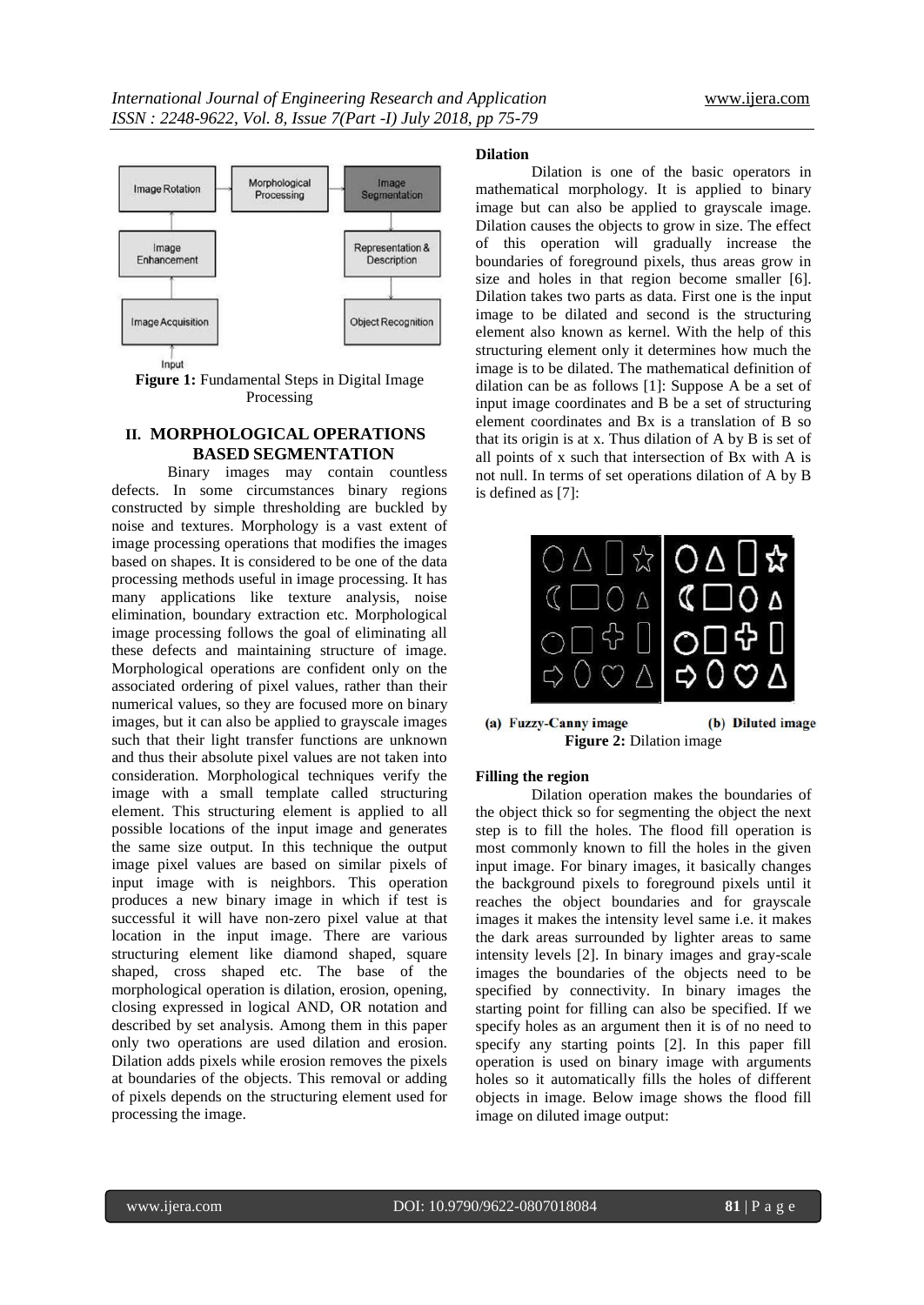



(a) Diluted image (b) Flood filled image **Figure 3:** Flood fill image

#### **Erosion**

Erosion is also one of the basic operators in mathematical morphology. Erosion causes the objects to shrink or become thin in size. Erosion basically erodes away the boundaries of the foreground which results in areas of those pixels shrink in size and holes of those areas become larger [8]. So, after dilution and filling the holes of object in some images the boundaries get mixed up so to somewhat separate the boundaries erosion is applied so as to make the boundaries of the objects thinner for better output. Erosion like same dilation takes two parts as data. First one is the input image to be eroded and second is the structuring element. With the help of this structuring element only it determines how much the image is to be eroded. The mathematical definition of erosion can be as follows [1]: Suppose A be a set of input image coordinates and B be a set of structuring element coordinates and Bx is a translation of B so that its origin is at x. Thus dilation of A by B is set of all points of x such that Bx is a subset of A. In terms of set operations erosion of A by B is defined as [9]:



**Figure 4:** Erosion Image

## **III. PROPOSED ALGORITHM**

In gray-level images, edges have been typically modelled as brightness discontinuities. From an intuitive sense, it can be said that an edge is an apparent boundary between two pixels with significantly different brightness values. Here "significantly different" may depend on local pixel

brightness statistics for example. This variation usually occurs because an edge usually represents a physical boundary between two objects having different intensities.



**Figure 5:** Flow Chart of Proposed System

The word edge is used to refer to a location on the image where the brightness value appears to jump. These jumps are associated with high values of the first derivative and are the kinds of edges that were originally detected by Roberts.

Image segmentation is probably the most important task in image understanding. It is the partitioning of an image into a set of non-overlapping regions whose union is the entire image. The purpose of image segmentation is to decompose the image into parts that are meaningful with respect to a particular application. Without good image segmentation, it is not possible to process the image appropriately and, therefore, to understand what it represents.

It is very difficult to define what constitutes a "meaningful" segmentation of an image within a computer algorithm. Haralick and Shapiro suggest that the following rules are usually obeyed. Segmented regions should be uniform and homogeneous with respect to some characteristic such as gray level or texture. Region interiors should be simple and without many small holes. Adjacent segmented regions should have significantly different values with respect to the characteristic on which they are considered uniform. Boundaries of each segment should be simple, not ragged, and must be spatially accurate.

## **IV. SIMULATION RESULT**

As shown in table 1 the error, smoothness, uniformity and processing time are obtained from the proposed image segmentation using fuzzy canny method algorithm. From the analysis of the results, it is found that the proposed image segmentation using fuzzy canny method algorithm gives a higher SNR for Tree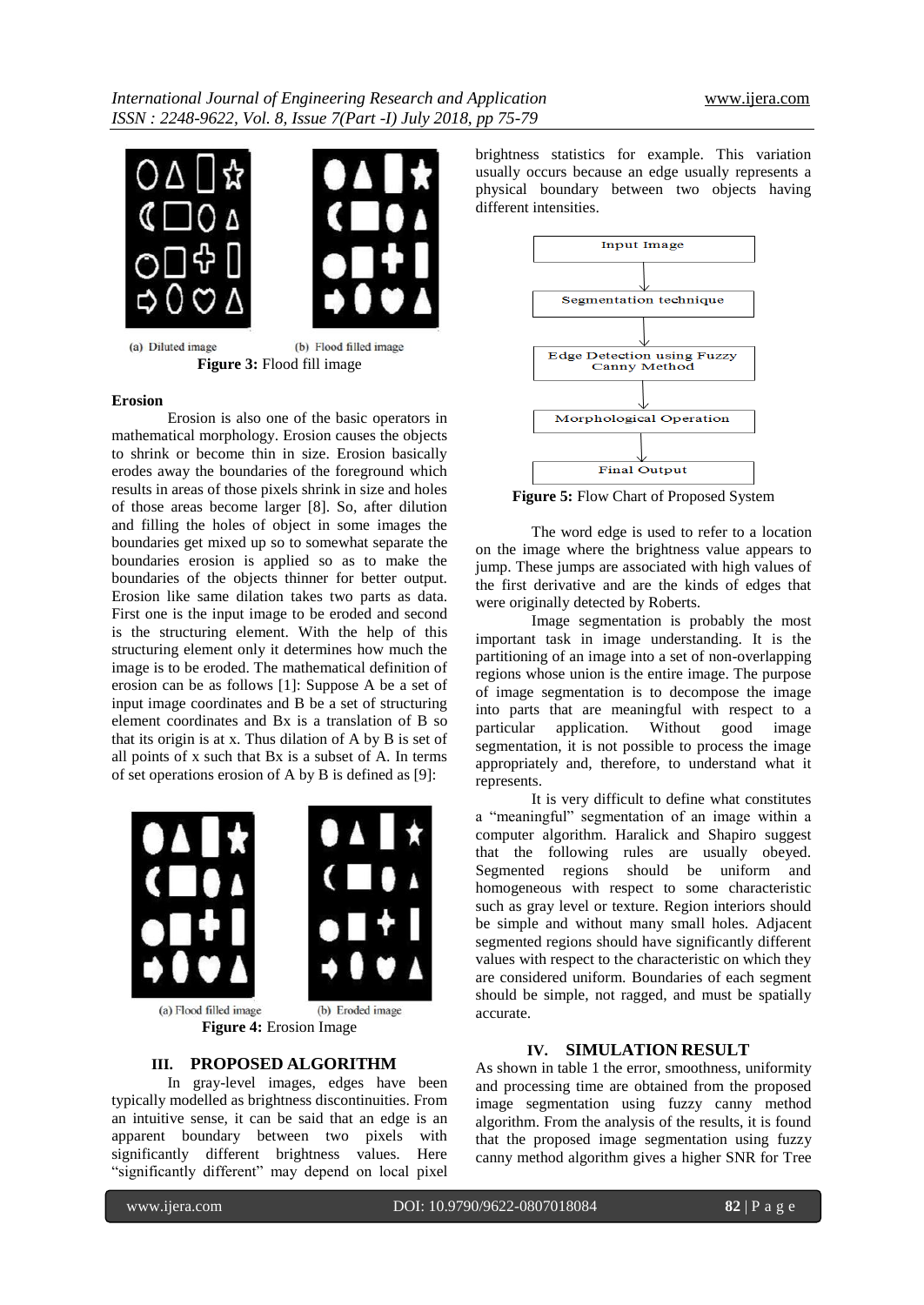image and it is found that the proposed image segmentation using fuzzy canny method algorithm gives a good smoothness for Dog image, good uniformity for building image and minimum processing time for building image.



Figure 6: simple background & simple foreground Original Image





**Figure 7:** Output Image of simple background  $\&$ simple foreground

| <b>Table 1:</b> Results of simple background & simple |
|-------------------------------------------------------|
| foreground Image                                      |

| Image    | <b>NAE</b> | <b>MSE</b> | $PSNR$ ( $dB$ ) |
|----------|------------|------------|-----------------|
| Airplane | 0.3128     | 2.3493     | 50.4759         |
| Image    |            |            |                 |
| Eagle    | 0.3906     | 3.3464     | 48.9396         |
| Image    |            |            |                 |
| Bird     | 0.2543     | 1.7663     | 51.7149         |
| Image    |            |            |                 |

| <b>Table 4.2:</b> Results of Textured foreground $\&$ simple |
|--------------------------------------------------------------|
| foreground Image                                             |

| $1010 \text{m}$ |            |            |                 |  |  |
|-----------------|------------|------------|-----------------|--|--|
| Image           | <b>NAE</b> | <b>MSE</b> | $PSNR$ ( $dB$ ) |  |  |
| Island          | 4.300      | 22.514     | 40.660          |  |  |
| Image           |            |            |                 |  |  |
| Iceberg         | 0.4068     | 3.3977     | 48.873          |  |  |
| Image           |            |            |                 |  |  |
| Duck            | 1.241      | 9.680      | 44.326          |  |  |
| Image           |            |            |                 |  |  |

## **V. CONCLUSION**

In this paper a new segmentation technique is review using morphological operations. In first step edge is detected using Fuzzy Canny method which can give better results compared to classical techniques of edge detection and in second stage, after edge detected, basic morphological operators are applied which are dilation and erosion and also flood fill is used to segment the image. The developed image segmentation based morphological operation algorithm is providing improvised SNR, Smoothness, and Uniformity for different images compared with previous algorithm. The overall system performance is improved in terms of error.

#### **REFERENCES**

- [1]. A.G. Rudnitskii, M.A. Rudnytska, "Segmentation and Denoising of Phase Contrast MRI Image of the Aortic Lumen Via Fractal and Morphological Processing", 37th International Conference on Electronics and Nanotechnology (ELNANO), 2017 IEEE.
- [2]. D. Chudasama, T. Patel, S. Joshi, G. Prajapati "Survey on Various Edge Detection Techniques on Noisy Images" , IJERT International Journal of Engineering Research & Technology ISSN: 2278-0181 Vol. 3 Issue 10, October- 2014.
- [3]. Maini, Raman, and Himanshu Aggarwal, "Study and comparison of various image edge detection techniques", International Journal of Image Processing (IJIP), Issue 3, no. 1, Pp. 1- 11, 2009.
- [4]. Er. Komal Sharma, Er. Navneet Kaur, "Comparative Analysis of Various Edge Detection Techniques", International Journal of Advanced Research in Computer Science and Software Engineering, Volume 3, Issue 12, December 2013.
- [5]. Ur Rehman Khan, K. Thakur "An Efficient Fuzzy Logic Based Edge Detection Algorithm for Gray Scale Image", International Journal of Emerging Technology and Advanced Engineering Website: www.ijetae.com (ISSN 2250-2459, Volume 2, Issue 8, August 2012).